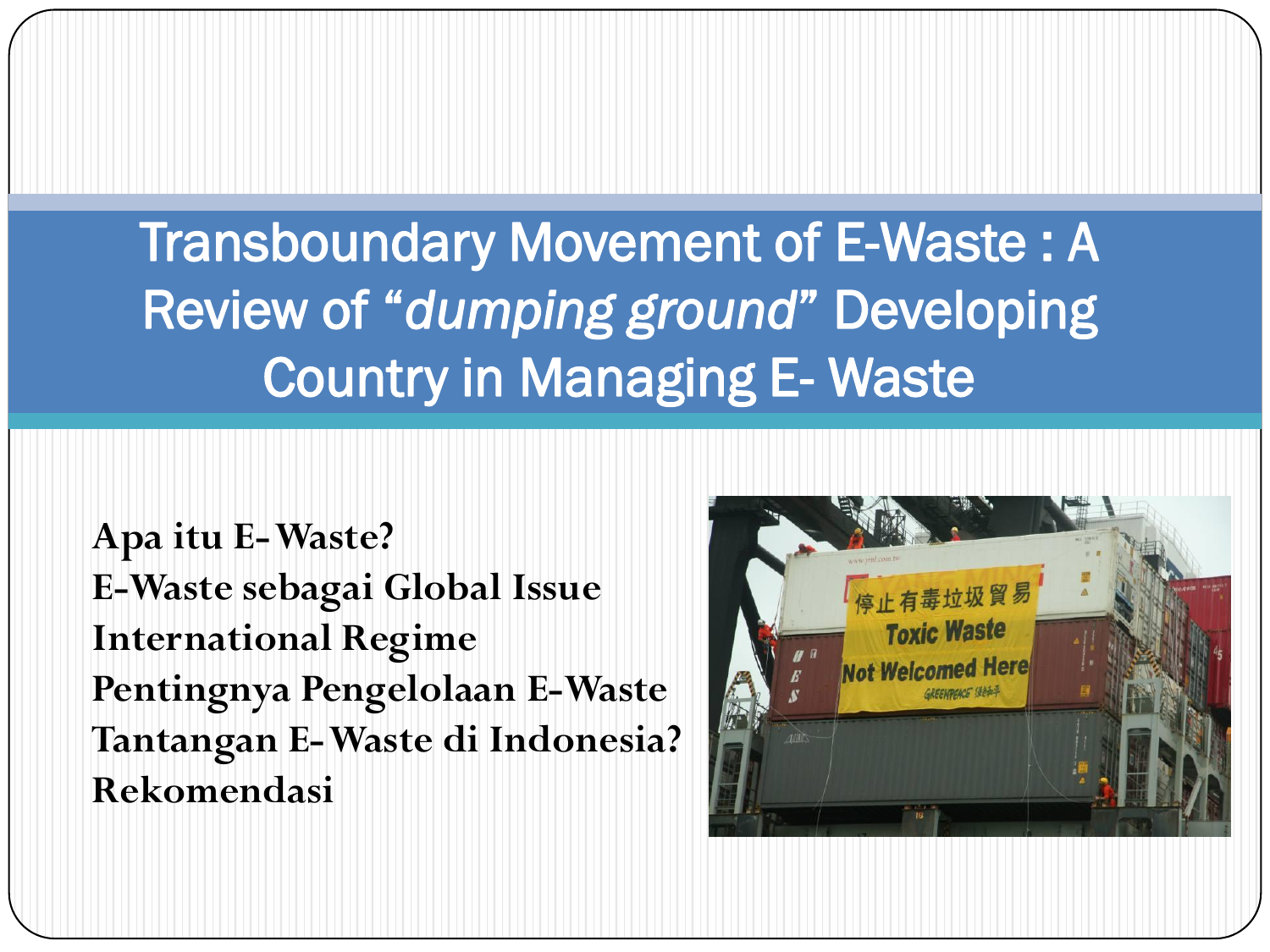# E- Waste

- **Electronic-Waste** or **Waste Electrical and Electronic Equipment**
- All types of disposable electrics and electronical apparatus or parts
- Office electronic equipment (PCs), entertainment device electronics, mobile phones, television sets and refigerator
- e-waste can cause environmental problems due to the content of potentially hazardous waste such as heavy metals, halogenated substances, PCBs, etc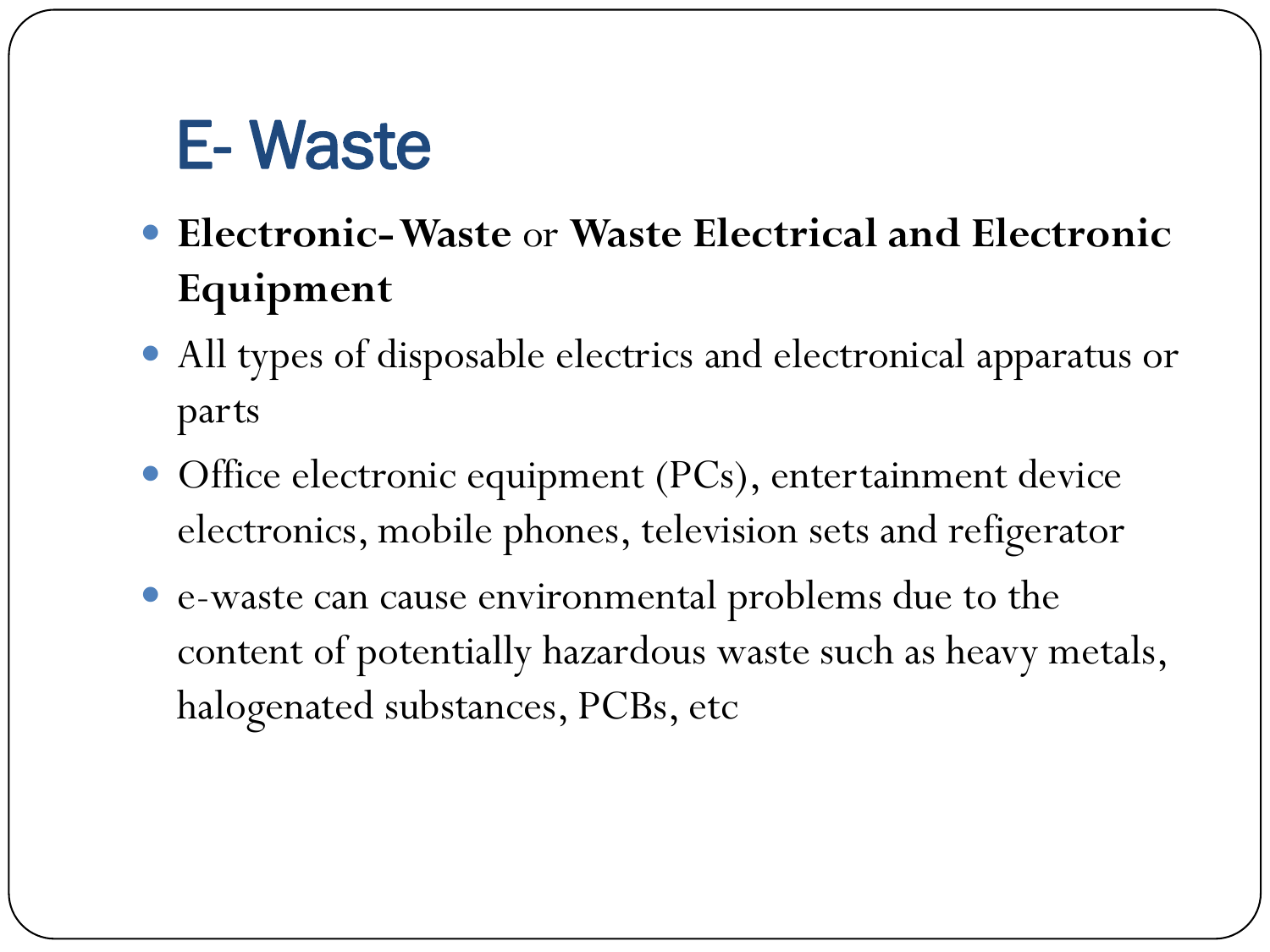### It's happened…





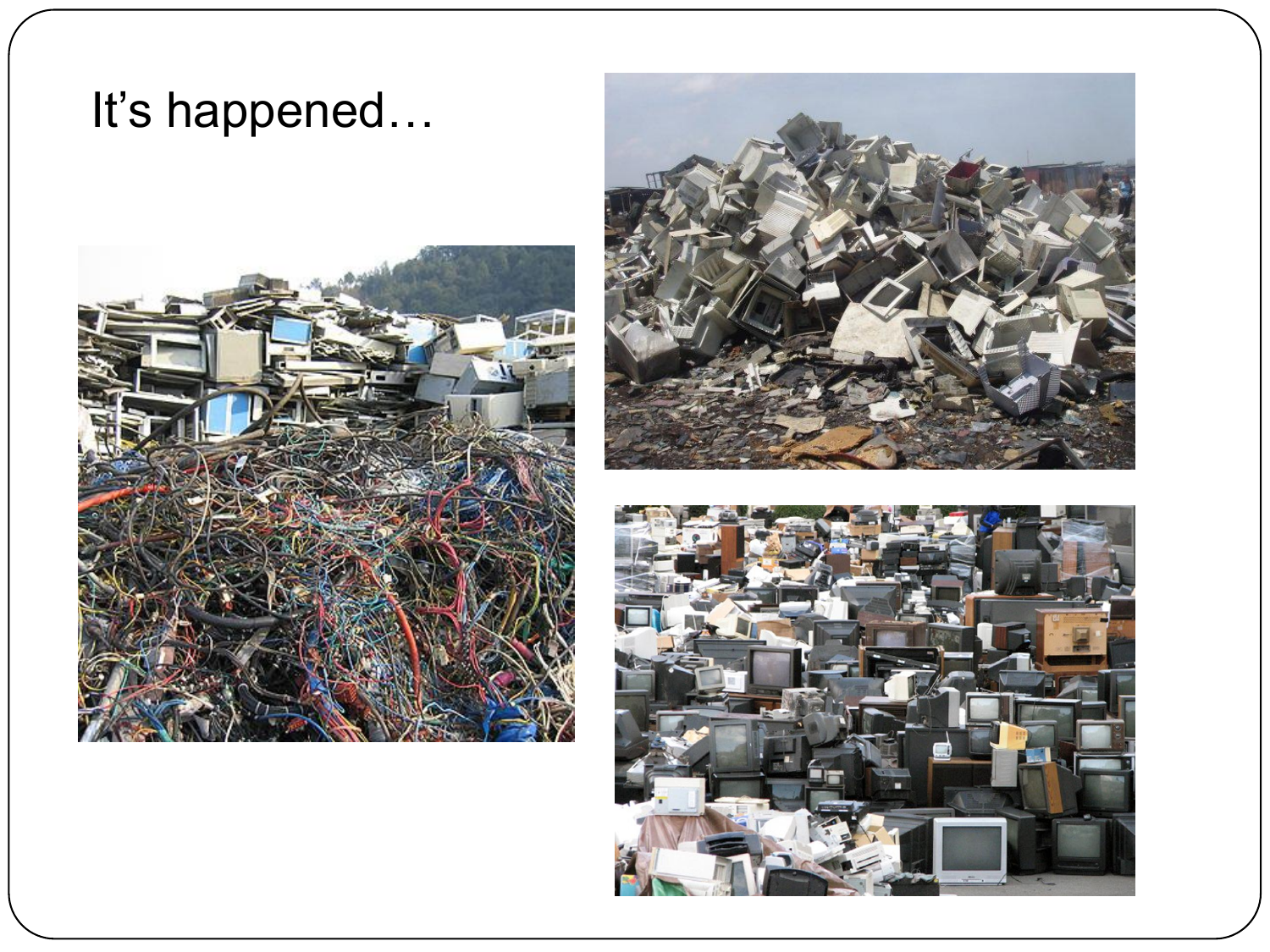The Source Of Toxic Substance In A Typical Desktop Computer

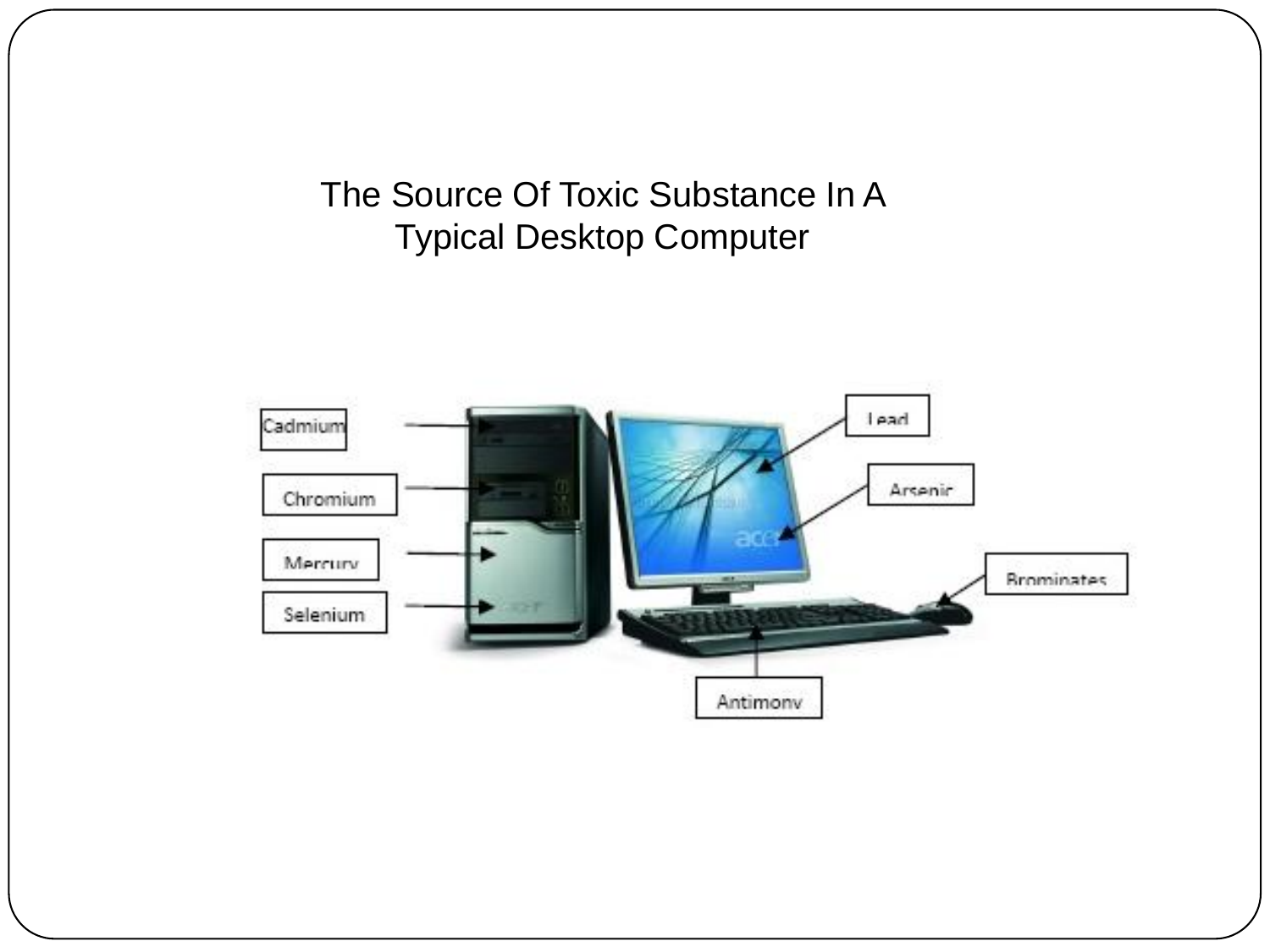### **Toxic chemical in E-Waste and their effect on Human Health**

| No                      | Substance               | <b>Effects on Human Health</b>                           |
|-------------------------|-------------------------|----------------------------------------------------------|
|                         | Arsenic                 | Lung and skin cancer                                     |
| $\overline{2}$          | <b>Brominates</b>       | Hormonal problems                                        |
|                         | <b>Flame Retardants</b> |                                                          |
| $\overline{3}$          | Cadmium                 | Long damage and eventual death                           |
| $\overline{\mathbf{4}}$ | Chromium                | Carcinogenic when it's entered lungs via breathing       |
| 5                       | Lead                    | Anorexia, muscular pain, headache and other annoyances   |
| 6                       | Mercury                 | kidney<br>fetus<br>Damages<br>the<br>brain,<br>and<br>to |
|                         |                         | development(long term)                                   |
| $\overline{7}$          | Polychlorate biphenyls  | Harm to the endocrine system                             |
| 8                       | <b>PBDE</b>             | Harm to the endocrine system                             |
| 9                       | Chlorine Fluorine       | No effects                                               |
| 10                      | <b>PVC</b>              | In low levels no harm                                    |
| 11                      | <b>Barium</b>           | Gastrointestinal disorder and muscular weakness          |
| 12                      | Beryllium               | Respiratory inflammation known as the Beryllium          |
|                         |                         | Chronic disease                                          |
| 13                      | $Cr+6$                  | Cold, nose bleeding, ulcer and damage to sinuses         |
| 14                      | Lithium                 | Damages to the central nervous system                    |
| 15                      | Nickel                  | Lung cancer and sinusitis                                |
| 16                      | Antimony                | In low levels no harm                                    |
| 17                      | Selenium                | Selenosis, hair loss, neurological problems              |
| 18                      | Zinc                    | Corrosive to skin and lungs                              |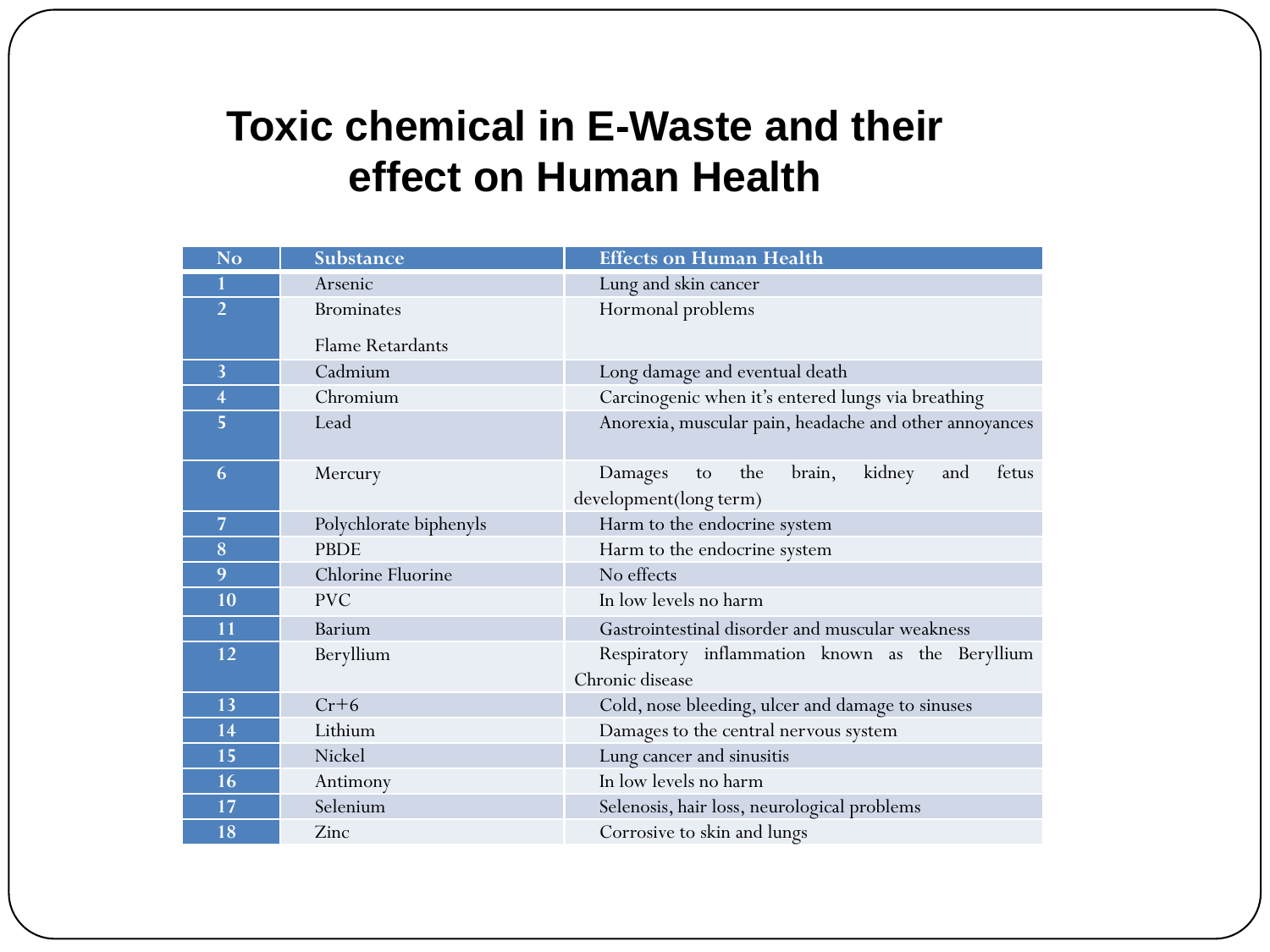#### **Life expectancy of Electronic Devices Source: National Safety Council US**

|                                    | Range of Primary and        |  |  |
|------------------------------------|-----------------------------|--|--|
|                                    | <b>Secondary Use(Reuse)</b> |  |  |
|                                    | Life Expectancy(in years)   |  |  |
| <b>Video Products</b>              |                             |  |  |
| <b>Direct View Color TV</b>        | 13 to 15                    |  |  |
| <b>Projection TV</b>               | 13 to 15                    |  |  |
| <b>LCD Color TV</b>                | 13 to 15                    |  |  |
| <b>Videocassette Players</b>       | 7 to 10                     |  |  |
| <b>VCR Decks</b>                   | 7 to 10                     |  |  |
| <b>Camcorders</b>                  | 7 to 10                     |  |  |
| <b>Laserdisc Players</b>           | 7 to 10                     |  |  |
| <b>Audio Products</b>              |                             |  |  |
| <b>Rack Audio System</b>           | 3 to 15                     |  |  |
| <b>Compact Audio System</b>        | 3 to 15                     |  |  |
| <b>Portable CD</b>                 | 3 to 15                     |  |  |
| <b>Portable Headset Audio</b>      | 3 to 15                     |  |  |
| <b>Total CD Players</b>            | 3 to 15                     |  |  |
| <b>Home Radios</b>                 | 3 to 15                     |  |  |
| <b>Information Products</b>        |                             |  |  |
| <b>Cordless/Corded Telephones</b>  | $3$ to $6$                  |  |  |
| <b>Wireless Telephones</b>         | $2$ to $4$                  |  |  |
| <b>Telephone Answering Machine</b> | $3$ to $6$                  |  |  |
| <b>Fax Machine</b>                 | $3$ to $6$                  |  |  |
| <b>Personal Word Processors</b>    | $3$ to $6$                  |  |  |
| <b>Personal Computers</b>          | $3$ to $6$                  |  |  |
| <b>Computer Printers</b>           | $3$ to $5$                  |  |  |
| <b>Computer Monitors</b>           | 6 to 7                      |  |  |
| <b>Modern/Fax Modems</b>           | $3$ to $6$                  |  |  |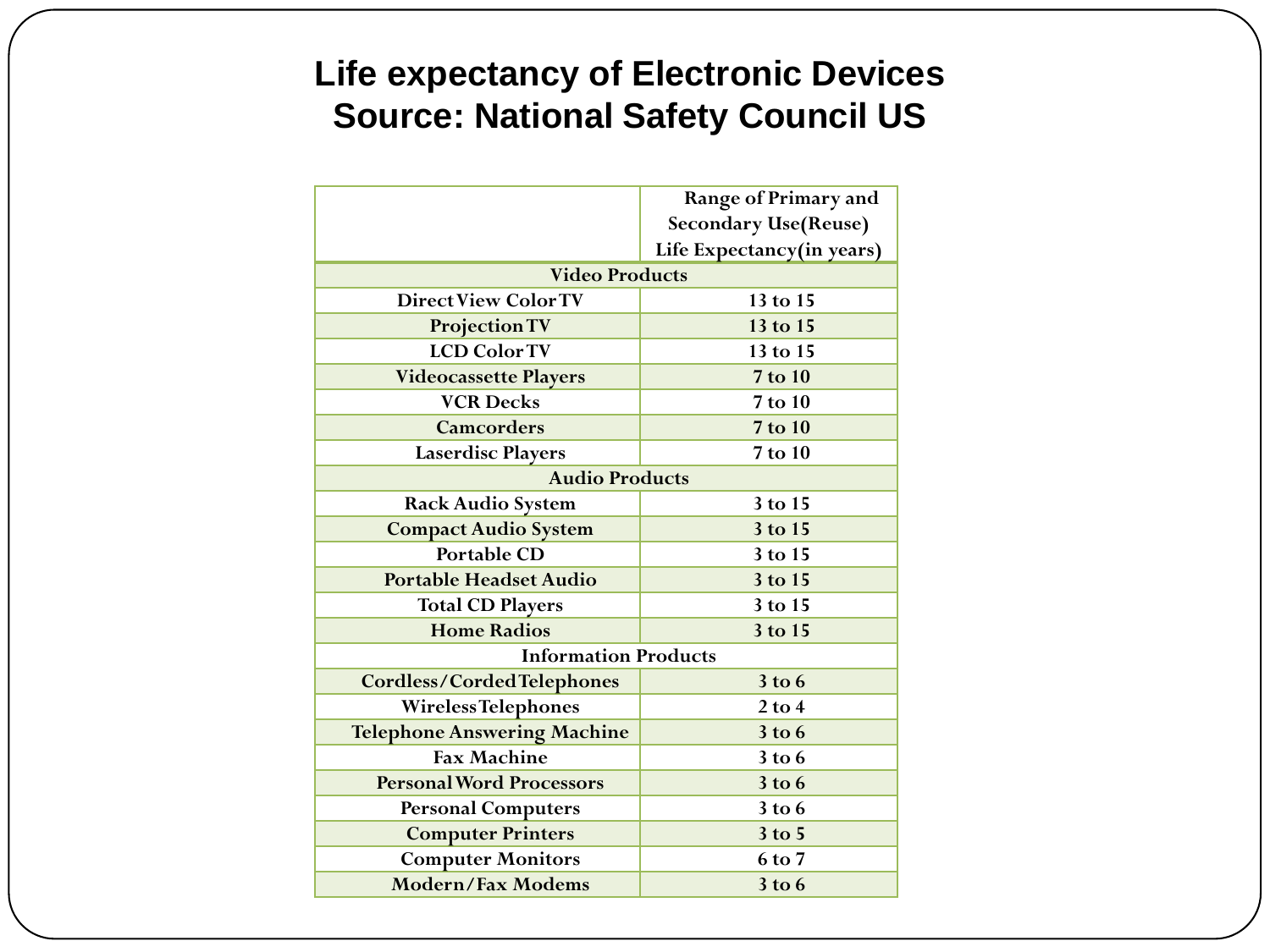## Global Issue

- **Sekitar 40 juta ton e-waste dihasilkan setiap tahunnya (UNEP, 2010) – sebagian besar adalah komputer and telepon genggam- namun hanya 15-20 persen saja yang** *recycle* **sisanya dibuang.**
- **e-waste AS (3 juta ton), China (2,3 juta ton), India ( 2 juta ton), sisanya tersebar di berbagai negara.**
- **Sisa E-Waste yang tidak** *recycle* **dikirim ke berbagai negara berkembang (China, India, Kenya, Malaysia, Ghana, dan negara-negara Asia dan Afrika –sebagian besar illegal--**
- **Negara berkembang menjadi** *dump yard. Dump Agbogbloshie* **di Accra, Ghana, adalah gurun elektronik terbesar di Afrika Barat.**
- **Pencemaran air termasuk sungai, laut dan air bawah tanah, polusi udara, kesehatan (***due to the methods of processing the waste***)**
- **Berdasarkan data WHO (2010) 7 dari 10 anak di Afrika terkontaminasi timbal dalam darah mereka**
- *developing countries agreed to receive toxic wastes from western countries in exchange of a new source of money***. Motif ekonomi politik oleh oknum pemerintah dan institusi "memenggal" kelestarian lingkungan dan keberlangsungan hidup manusia**  *Sustainable Development* **= BIG ZERO !**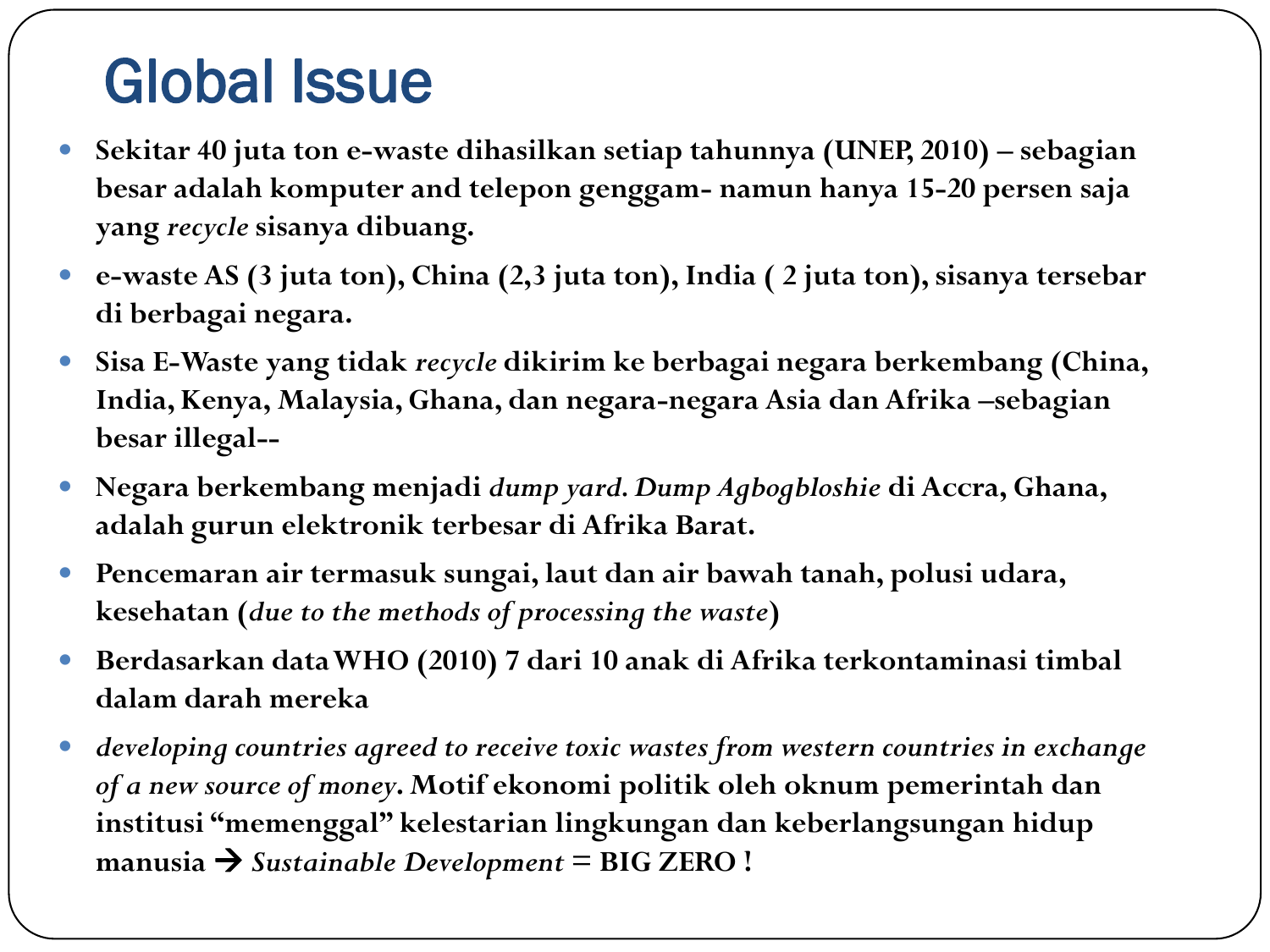# Next "triple" e-waste production

- The average of lifespan of computers in developed countries has dropped from six years in1997 to just two years in 2005
- Mobile phones have a lifecycle of less than two years in developed countries
- 183 million computers were sold worldwide in  $2004 11,6$ percent more than in 2003
- 674 million mobile phones were sold worldwide in 2004 30 percent more than in 2003
- 2010, there 716 million new computer in use. 178 million new computer users in China, 80 million new user in India (*Greenpeace International*)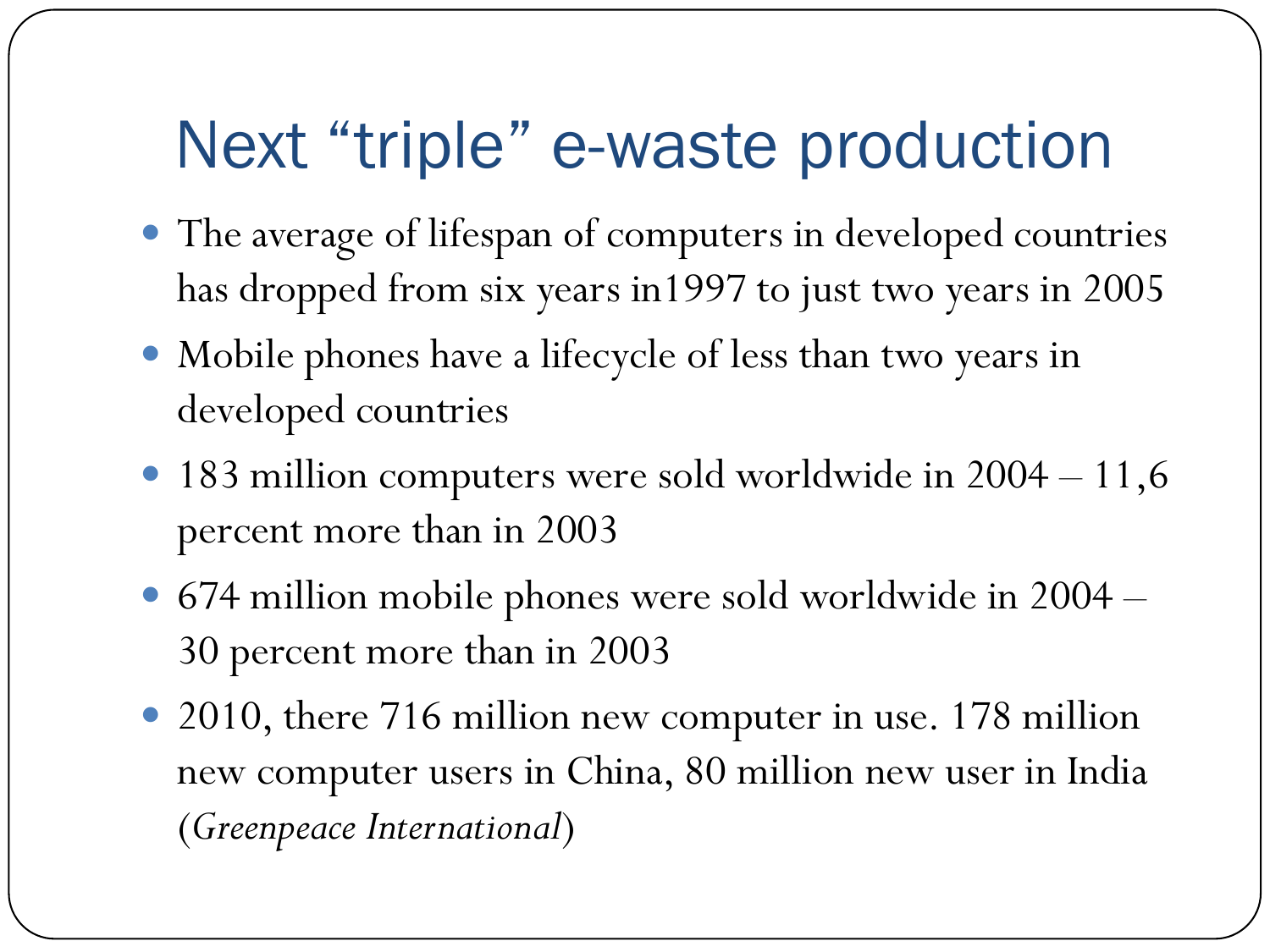### **International Regimes**

*"rezim internasional adalah suatu tatanan yang berisi kumpulan prinsip, norma, aturan, proses pembuatan keputusan–baik bersifat eksplisit maupun implisit–yang berkaitan dengan ekspektasi atau pengharapan aktor-aktor dan memuat kepentingan aktor itu sendiri dalam hubungan Internasional*" (*Stephen Kresner*)

#### **Dalam Deklarasi Millennium ,PBB menekankan pentingnya melindungi generasi mendatang dengan melindungi lingkungan:**

"*We must spare no effort to free all of humanity, and above all our children and grandchildren, from the threat of living on a planet irredeemably spoilt by human activities, and whose resources would no longer be sufficient for their needs"*

#### **The creation of an international legal system regarding the question of waste is mainly due to several international or regional conventions**

- **Basel Convention 1989** (*wastes is crucial because it helped create a system of responsibility both for exporters and importers* )
- **The Cairo guidelines** gathered a certain number of principles about the management of hazardous wastes.
- **Environmentally Sound Management (ESM)** dipelopori oleh OECD
- **Campaining by NGOs**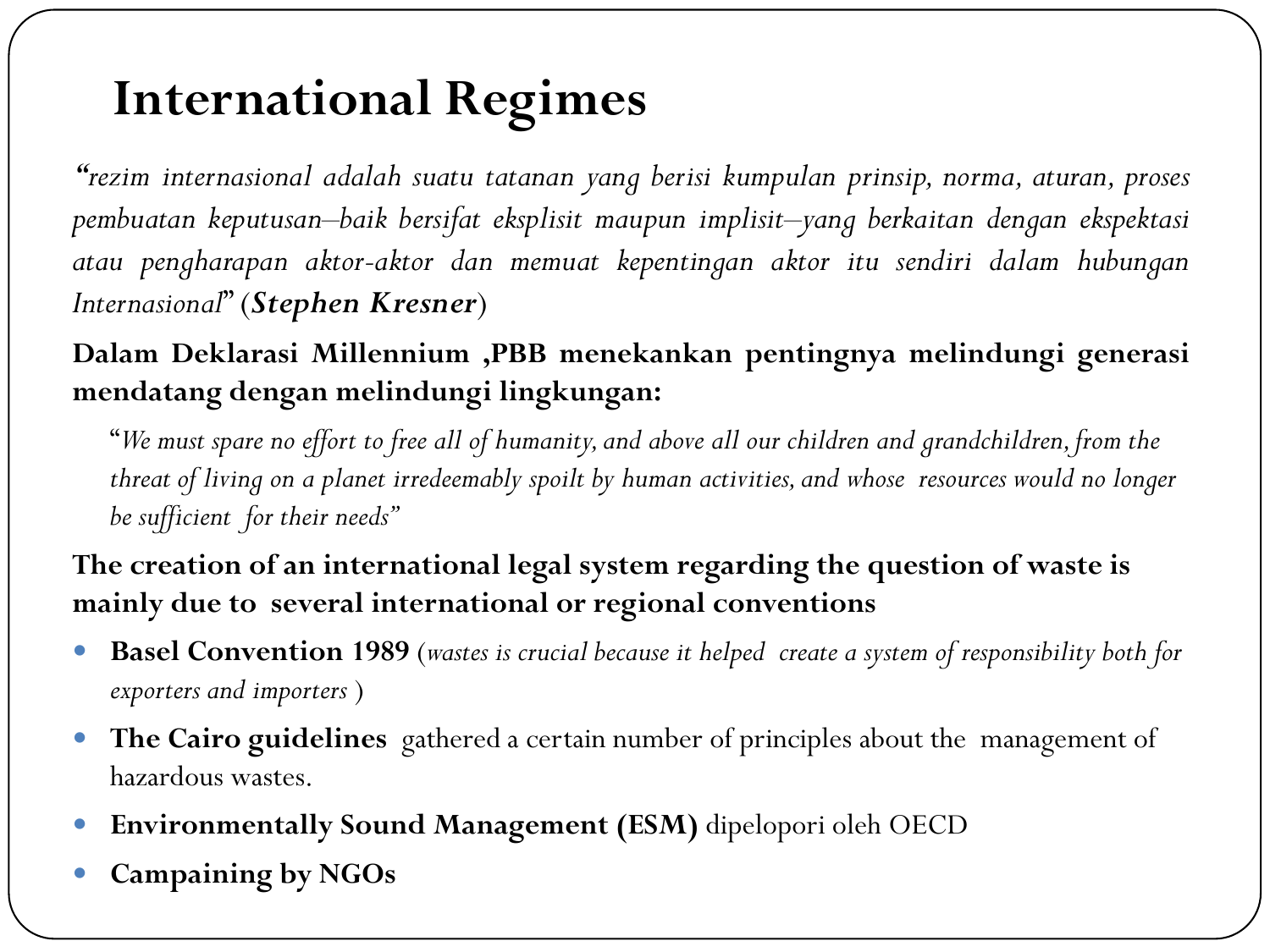# Perlunya Managemen E- Waste

- the cost of disposing wastes is usually significantly lower than either instituting waste minimization techniques at the source or utilizing an approved disposal facility located in the generating country
- **State can take care of it** in a sustainable approach :

**Economic** and **Environment**

Minimum damage to the earth

*Decrease in cost (high value such as gold, platinum, silver, copper, et cetera, which recyclers can recover)*

Toxic chemical doesn't harm people's health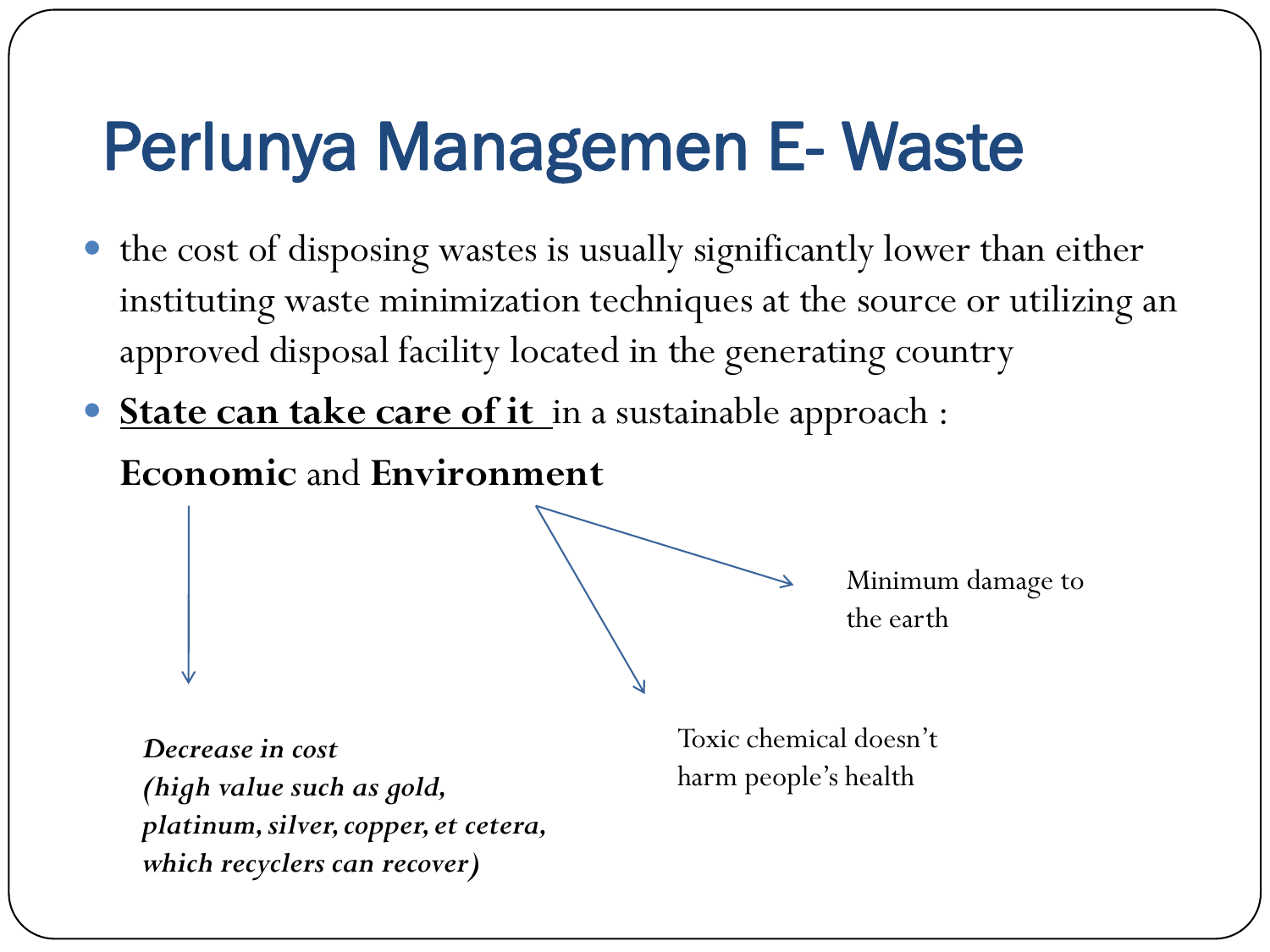# Tantangan E Waste di Indonesia

- **Data tahun 2005 Kementerian LH "produksi" E-Waste di Indonesia : 63, 8 jutaTV, 29, 1 juta AC, 8,5 juta kulkas, 1,2 juta PC**
- **Dalam hukum dan perundangan belum ada definisi spesifik mengenai ewaste.masih bersifat parsial berdasarkan kategori limbah. Hal ini menyulitkan pendataan E-waste di Indonesia**

**Regulasi yang berkaitan : UU No.32 Tahun 2009 Tentang Perlindungan dan Manajemen Lingkungan, UU No.18 Tahun 2009 tentang Majamen Limbah Padat, KepPres No.61 tahun 1993 tentang ratifikasi Konvensi Basel, KepMen Perdagangan 63/M-DAG/PER/12/2009 (***reconditioning, remanufacturing, re-use***),KepMen Perdagangan dan Industri No.520 tahun 2003 tentang Larangan Impor Limbah Barbahaya dan Beracun)**

- **Impor Limbah Non HZW harus berdasarkan persetujuan Kementerian Perindustrian dan Izin dari Kementrian Perdagangan**
- **Data di lapangan menunjukkan import illegal E-Waste didapati di sejumlah wilayah di Indonesia seperti Batam, PulauWakatobi, Jakarta, Jawa Barat dan Jawa Timur**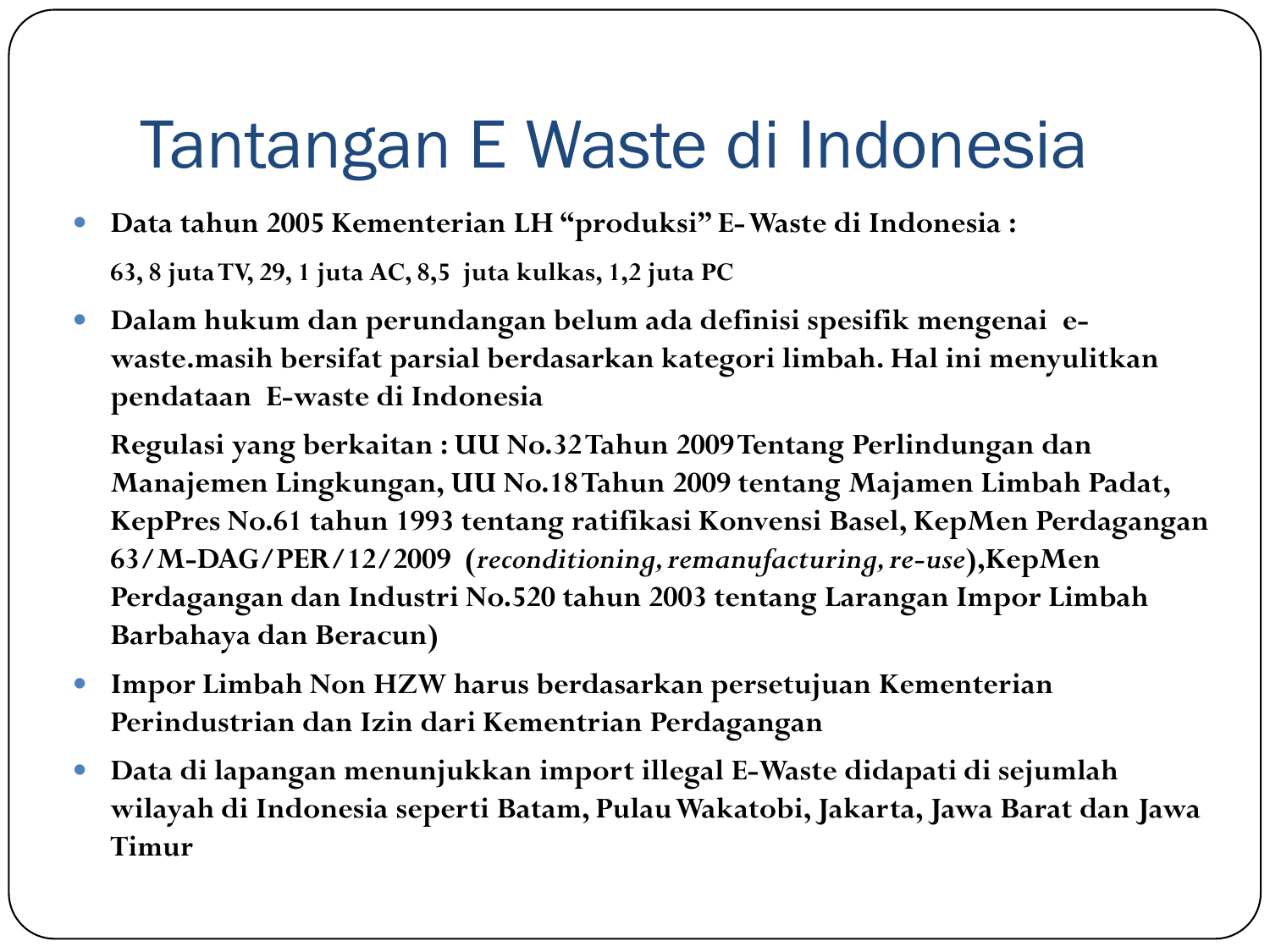### Kebijakan E Waste di Berbagai Negara

| Europe's directive on<br>waste from electrical<br>electronic<br>and and<br>Equipment | The directive aimed at reducing the amount of waste from<br>electrical and electronic equipment that ends up in landfill.<br>This goal is to be achieved by changes throughout the EEE<br>product cycle including improved product design to ease<br>dismantling, recycling and reuse and, more significantly,<br>provision of national WEEE collection points and processing<br>systems. (The European Parliament and the Council of the<br><b>European Union, 2003)</b> |
|--------------------------------------------------------------------------------------|---------------------------------------------------------------------------------------------------------------------------------------------------------------------------------------------------------------------------------------------------------------------------------------------------------------------------------------------------------------------------------------------------------------------------------------------------------------------------|
| Solid  <br><b>Malaysian</b>                                                          | Management of solid waste is put under Federal Government's                                                                                                                                                                                                                                                                                                                                                                                                               |
| Waste and<br>Public                                                                  | jurisdiction, allocates responsibilities to newly established agencies,                                                                                                                                                                                                                                                                                                                                                                                                   |
| Cleansing                                                                            | redefines the roles of local authorities, and aims to improve the                                                                                                                                                                                                                                                                                                                                                                                                         |
| Management<br>Act                                                                    | collection, recycling and disposal of solid waste throughout the                                                                                                                                                                                                                                                                                                                                                                                                          |
| 2007                                                                                 | peninsular of Malaysia (UNDP Malaysia 2008)                                                                                                                                                                                                                                                                                                                                                                                                                               |
| Philippines Republic                                                                 | The Act involves systematic administration of activities which provides                                                                                                                                                                                                                                                                                                                                                                                                   |
| Act 9003 - Ecological                                                                | for: segregation at source, segregated transformation, storage, transfer,                                                                                                                                                                                                                                                                                                                                                                                                 |
| <b>Solid</b><br>Waste                                                                | processing, treatment, and disposable solid waste, and all other waste                                                                                                                                                                                                                                                                                                                                                                                                    |
| Management<br>Act                                                                    | management activities does not harm the environment                                                                                                                                                                                                                                                                                                                                                                                                                       |
| 2000                                                                                 |                                                                                                                                                                                                                                                                                                                                                                                                                                                                           |
| <b>The</b><br><b>UK</b><br><b>Waste</b>                                              | The regulation addressed measures relating to the prevention, reduction                                                                                                                                                                                                                                                                                                                                                                                                   |
| Management                                                                           | and elimination of pollution of water and the prevention, reduction and                                                                                                                                                                                                                                                                                                                                                                                                   |
| Licensing                                                                            | elimination of pollution caused by waste (UK Government, 1994)                                                                                                                                                                                                                                                                                                                                                                                                            |
| <b>Regulations 1994</b>                                                              |                                                                                                                                                                                                                                                                                                                                                                                                                                                                           |
| <b>Washington Statute</b>                                                            | Manufacturers have responsibility for both collecting and recycling of                                                                                                                                                                                                                                                                                                                                                                                                    |
|                                                                                      | their products                                                                                                                                                                                                                                                                                                                                                                                                                                                            |